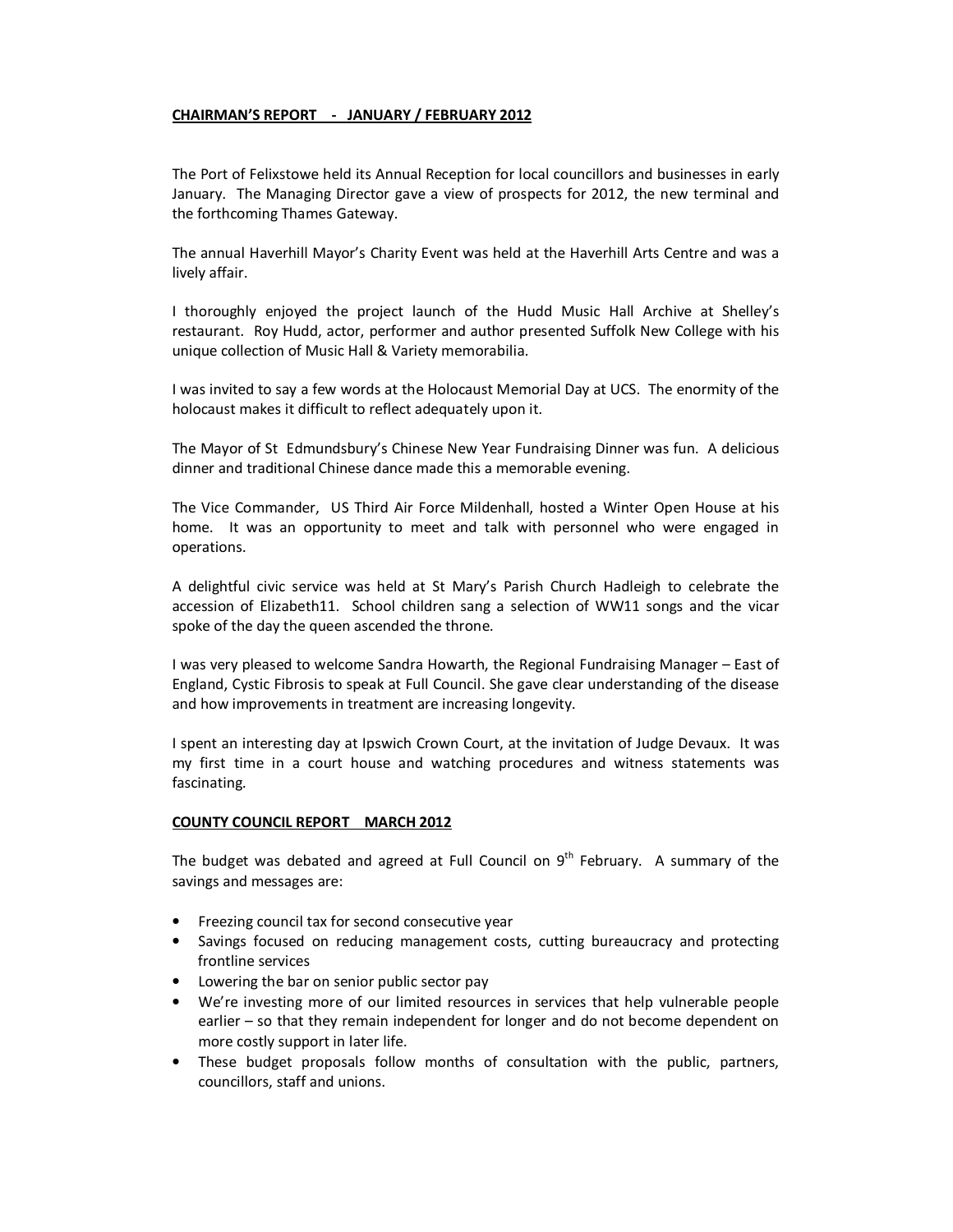#### **Summary of Proposals for 2012/13**

- £12m improved efficiency and removal of unnecessary processes
- 18m In-depth review of Adult Social Care more focus on early intervention, personalised budgets and specialist care leading to a more effective support for older people
- £1.5m reduced management costs
- £1m targeting resources in children's social care to reduce demand
- £0.7m Rationalise office accommodation
- £0.5m share of profits from Eastern Facilities Management
- £0.2m work with District and Borough Councils to reduce costs of Suffolk-wide waste services
- £0.2m removal of duplication between adult and children's social care services
- £0.3 redesign of home-to-school transport
- £1.8m previously identified savings

## **Total - £26.2million savings in 2012/13**

#### **Landmark House**

The new office building that will be shared by the county council and the police - Landmark House – is due to have staff moving in this July. The project is part of SCC to reduce office accommodation across Suffolk and work more closely with other public sector organisations. The Landmark House project is set to save the county council and police a total of £500,000 a year.

## **Suffolk Norfolk & Essex to develop economic links with China**

The three county councils in the east have signed an agreement to work together and create long-term opportunities for local businesses to trade and operate internationally, in particular with China.

The agreement will see all three county councils work together over a two-year project to target and attract new inward investment from China, focusing on the region's strengths in the energy sector. The new agreement builds on the partnership already established between the three counties in April 2011. A Memorandum of Understanding was signed that pledged working together to provide the skills base that businesses, in the energy sector, will need to realise their growth potential.

## **Jubilee Celebrations**

SCC will make it easier for people to arrange street parties in celebration of the Queen's Diamond Jubilee in June. The application process, for road closures,has been simplified.